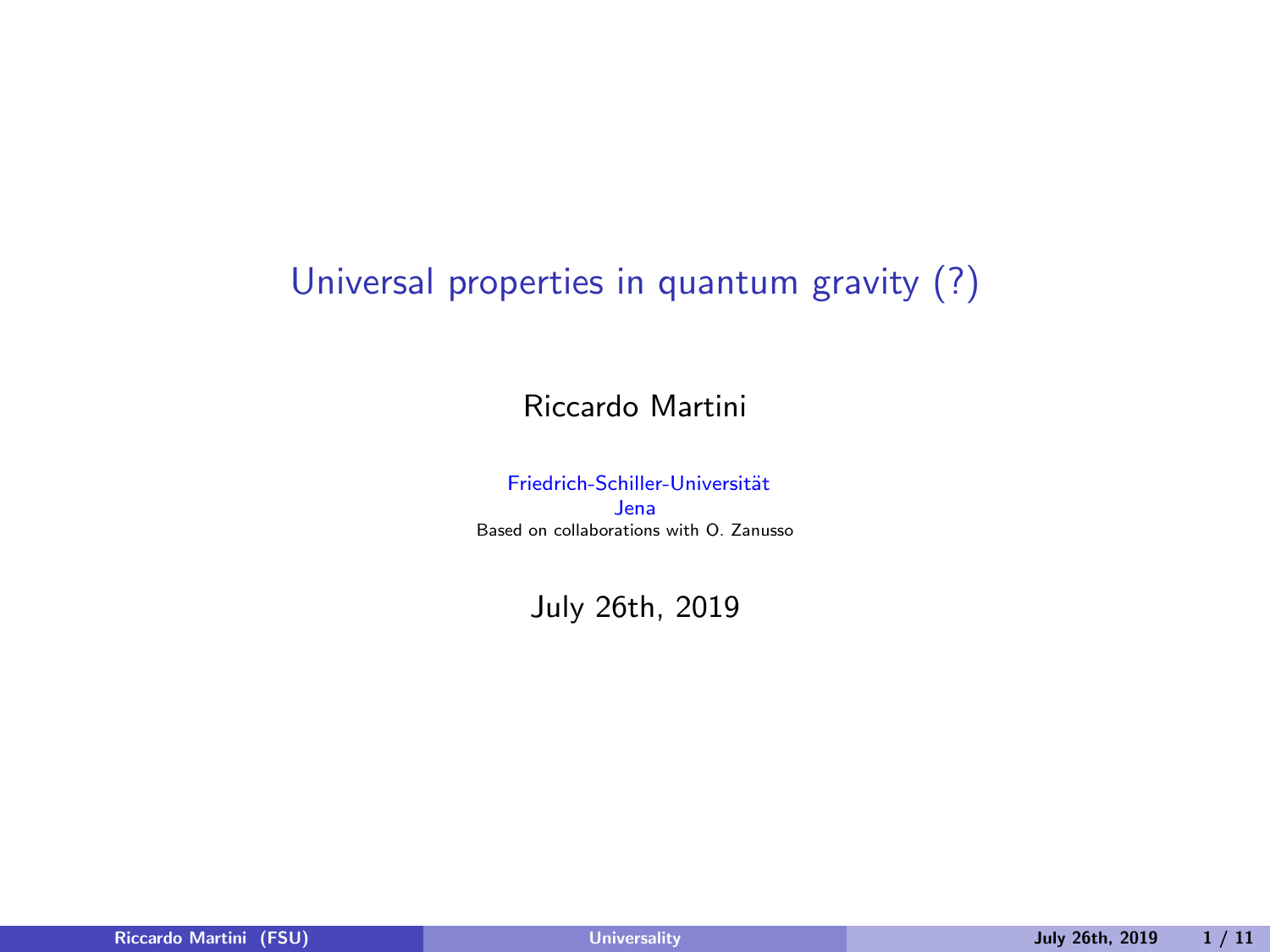#### **Motivations**



Scheme dependence in asymptotic safety Weinberg, 1979; Reuter, 1998.

Reuter & Saueressig, 2001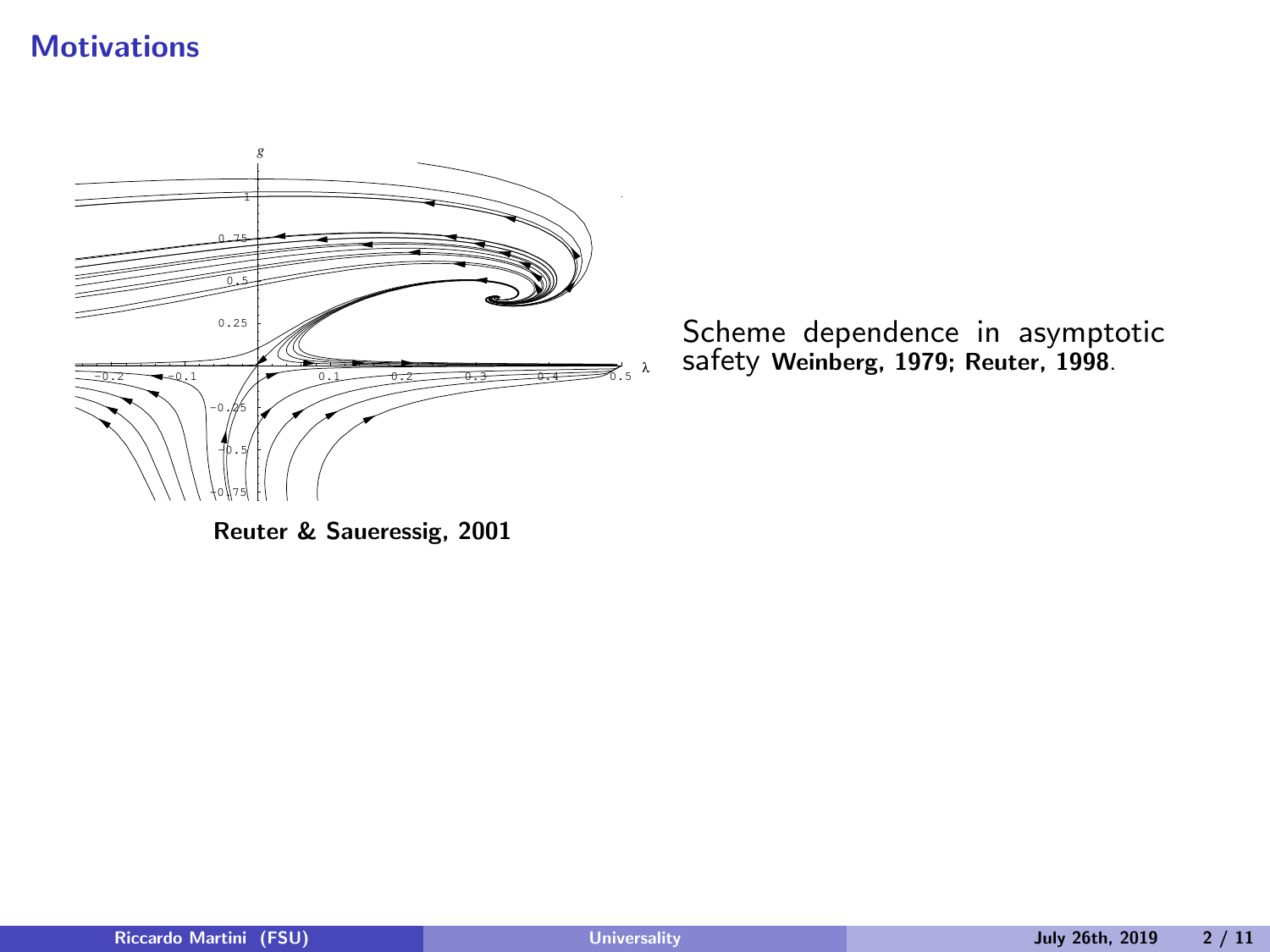#### **Motivations**



Scheme dependence in asymptotic safety Weinberg, 1979; Reuter, 1998.

Reuter & Saueressig, 2001

Is the smoothness of spacetime the effect of a phase transition?

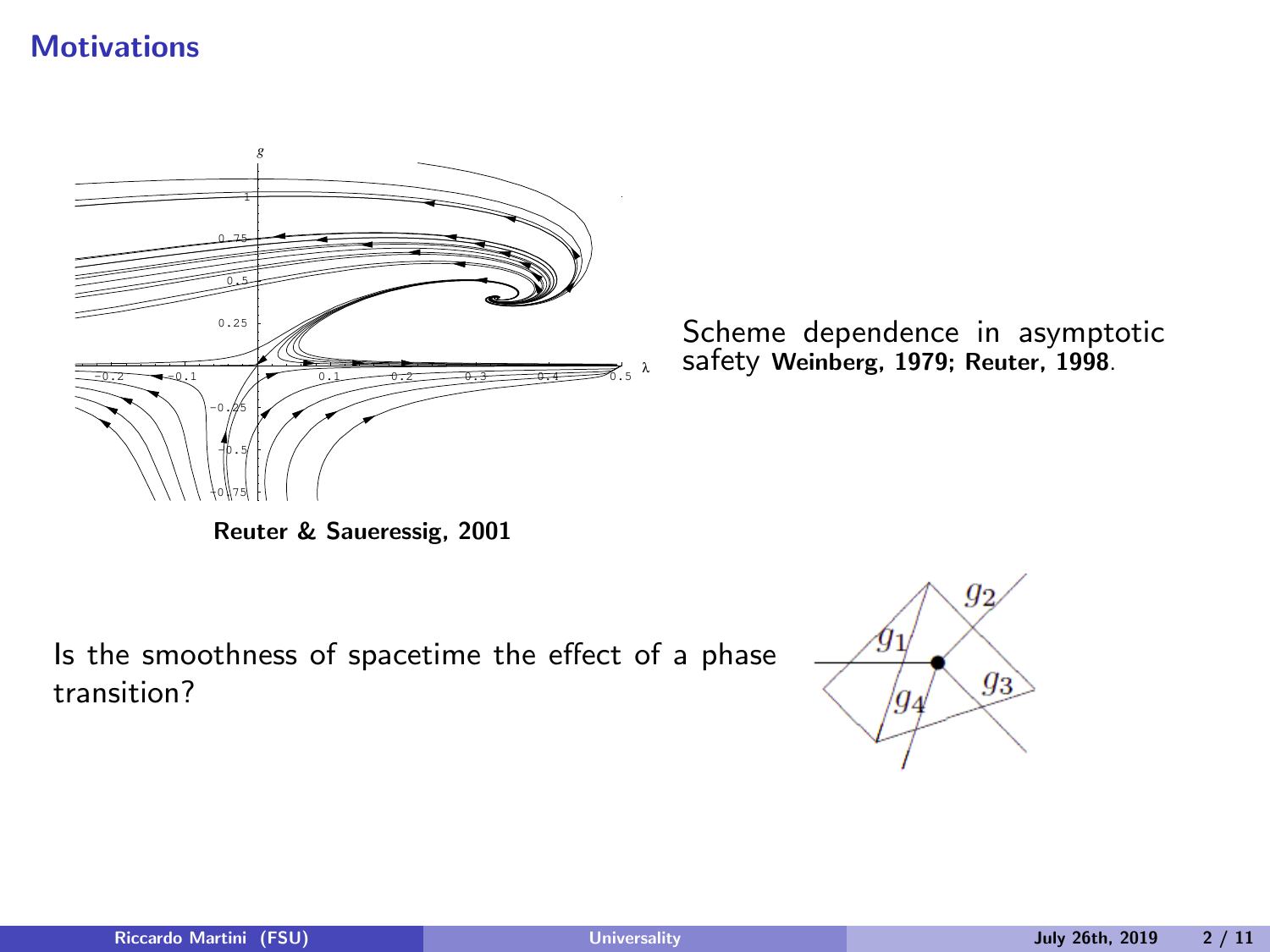#### Lesson from other QFTs: part 1

- Quantum field theories with different microscopical degrees of freedom share the same critical behaviors
- They fall into the same universality class
- Characterization done by studying the critical exponents
- One to one correspondence with RG fixed points

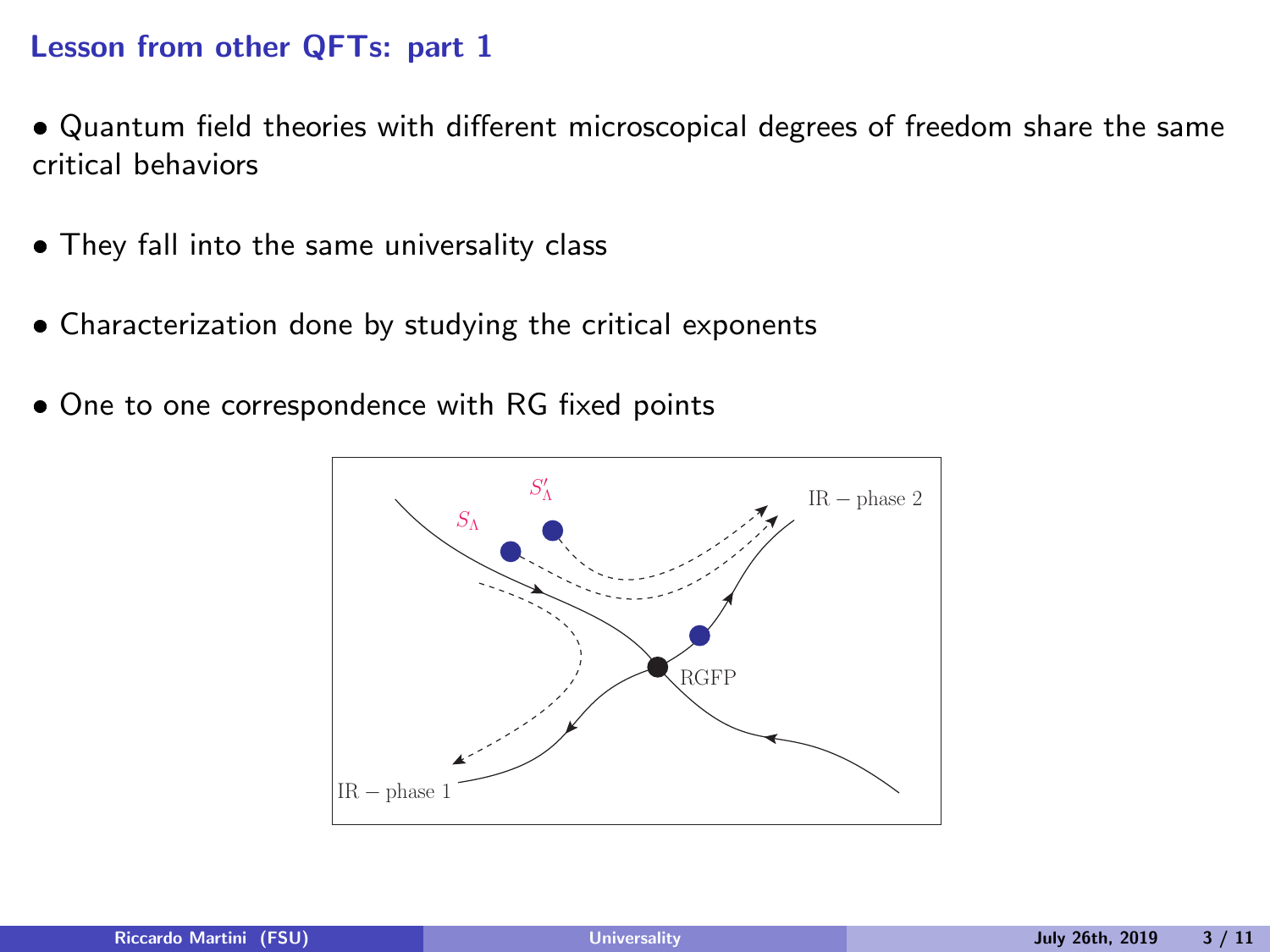#### Lesson from other QFTs: part 2

Analytic continuation of theories far from their critical dimension

Multicritical scalar field theories



Y-M gauge theories



Interesting physics if continued below the critical dimension until  $d = 2$ 

Interesting physics if continued above the critical dimension Gies 2003; Morris 2005. (predictions for gravity:  $d_e \sim 5.73$  and  $d_e = 7$ Gies et al., 2015; Falls, 2015)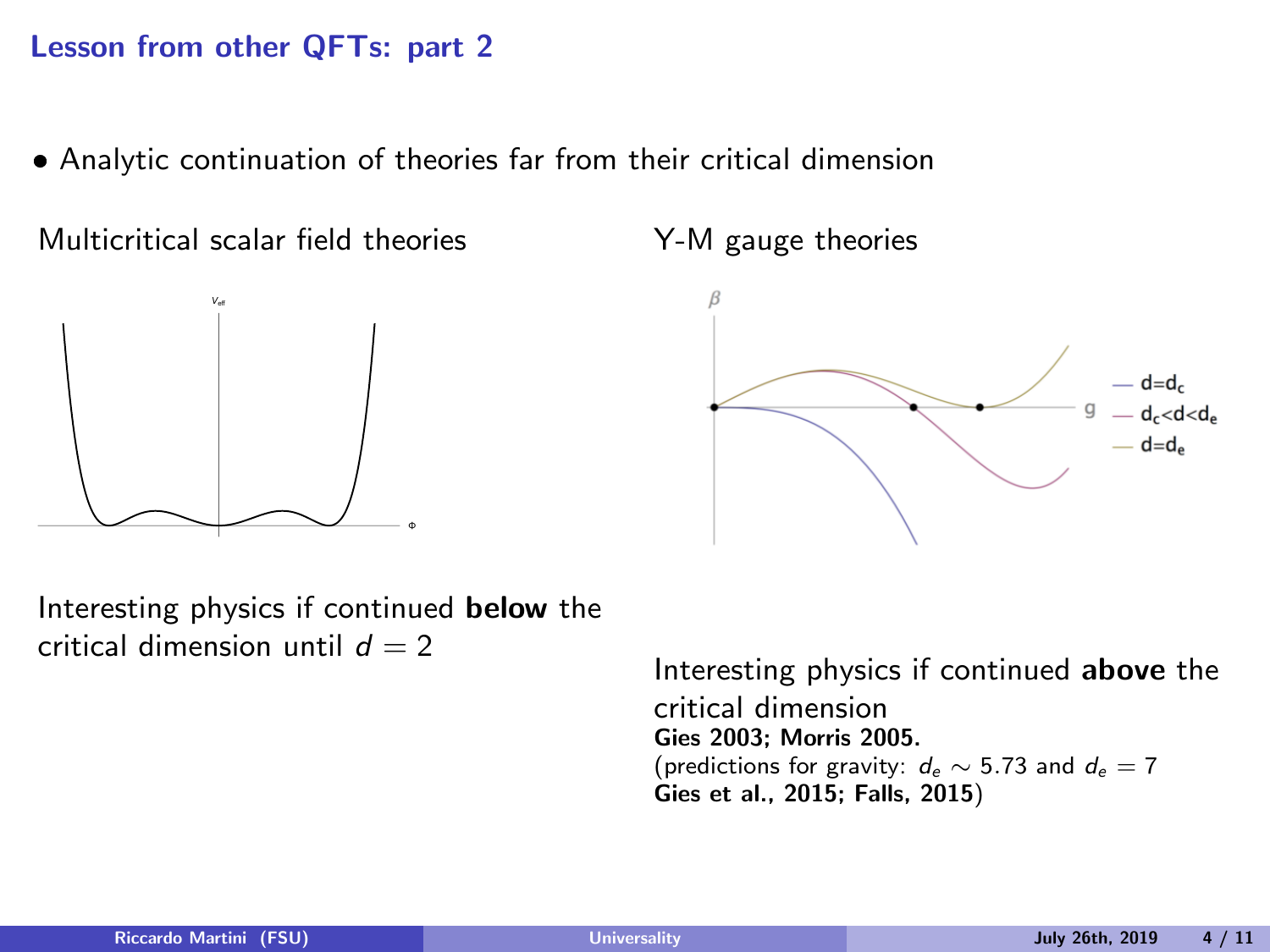#### How to identify universality classes?

- Require possible analytical continuation in a dimensional range
- $\bullet$  Identify a critical dimension  $d_c$
- $\bullet$  At  $d_c$  the perturbative expansion of the theory is controlled by a set of marginal operators.

For a metric field content one has:

$$
\mathcal{O}\sim\mathcal{R}^n\qquad d_c=2n.
$$

- $d_c = 2$  Kawai-Ninomiya universality class Kawai, Ninomiya, Aida, Kitazawa, Nishimura, Tsuchiya, ..., 1993-1997
- $d_c = 4$  Stelle universality class Stelle, 1976
- $d_c = 6?$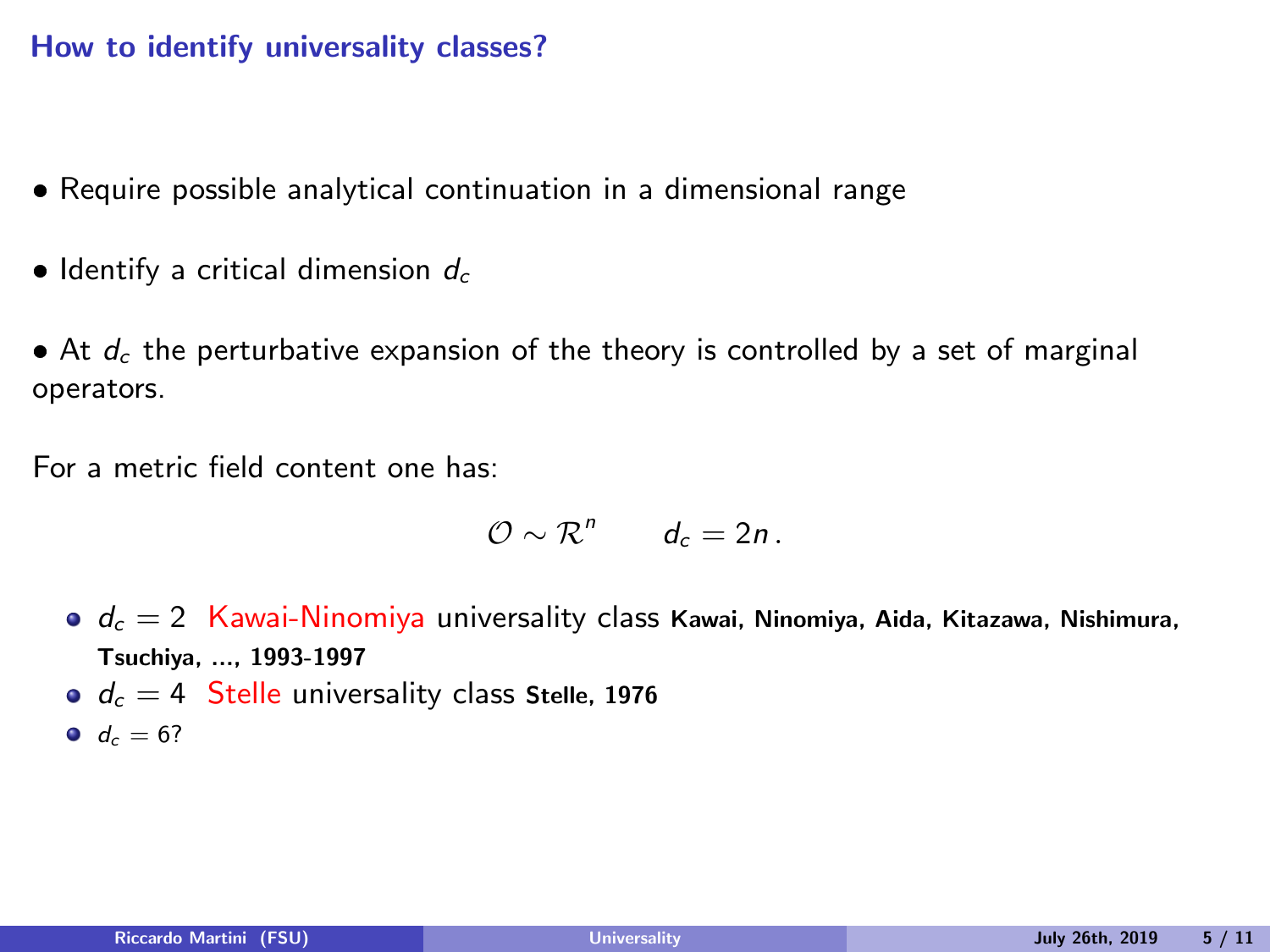#### 2d Gravity

Linear splitting (ex. Jack and Jones, 1990)

$$
g_{\mu\nu}=\bar{g}_{\mu\nu}+\frac{Z_h}{\sqrt{G}}h_{\mu\nu}
$$

Exponential splitting (ex. Aida, Kitazawa, Kawai, Ninomiya, 1994)

$$
g_{\mu\nu}=\hat{g}_{\mu\nu}\text{e}^{-\phi}=\bar{g}_{\mu\rho}\left(\text{e}^{\text{h}}\right)_{\nu}^{\rho}\text{e}^{-\phi}
$$

$$
S[g] = \int \sqrt{g} \left( -\frac{Z_G}{G} R + Z_{\Lambda} \Lambda \right)
$$

central charge  $= 19$ 

$$
\beta_G = \varepsilon G - \frac{19 - c}{24\pi^2} G^2
$$

$$
S[g] = \int \sqrt{\bar{g}} \left( \hat{R} L(\phi) - \frac{1}{2} \hat{g}^{\mu\nu} \partial_{\mu} \phi \partial_{\nu} \phi \right)
$$

central charge = 25

$$
\beta_G = \varepsilon G - \frac{25 - c}{24\pi^2} G^2
$$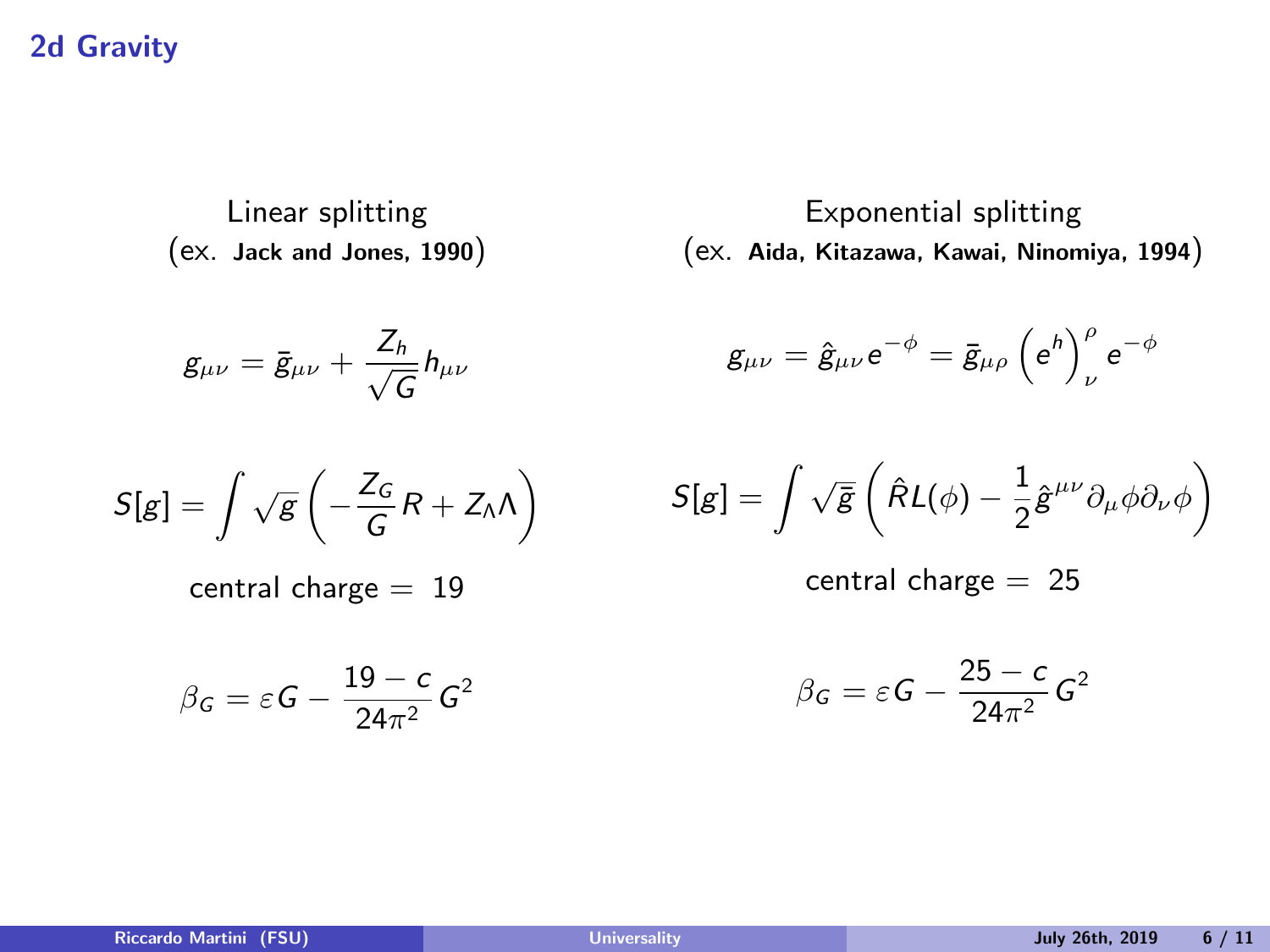#### 2d: Jack and Jones ('90)

- $\bullet$  Einstein Gravity  $+$  Cosmological constant
- $\bullet$   $S^{(2)}$  not elliptic: Insert a projector

$$
P^{-1}_{\mu\nu,\rho\sigma} = -2\left(I_{\mu\nu,\rho\sigma} + \frac{1}{\varepsilon}g_{\mu\nu}g_{\rho\sigma}\right) \Rightarrow \text{ Kinematic pole}
$$

$$
\boxed{\varepsilon \longrightarrow \bar{\varepsilon}}
$$

$$
\beta_G = \varepsilon G - \left(\frac{(5d-9)d+48}{48\pi} + \frac{(d-2)(d-4)}{8\pi\bar{\varepsilon}}\right)G^2
$$

identifying  $\bar{\varepsilon}$  with dimensional regulator central charge  $= 19$ 

keeping  $\varepsilon$  and  $\bar{\varepsilon}$  independent central charge  $= 25$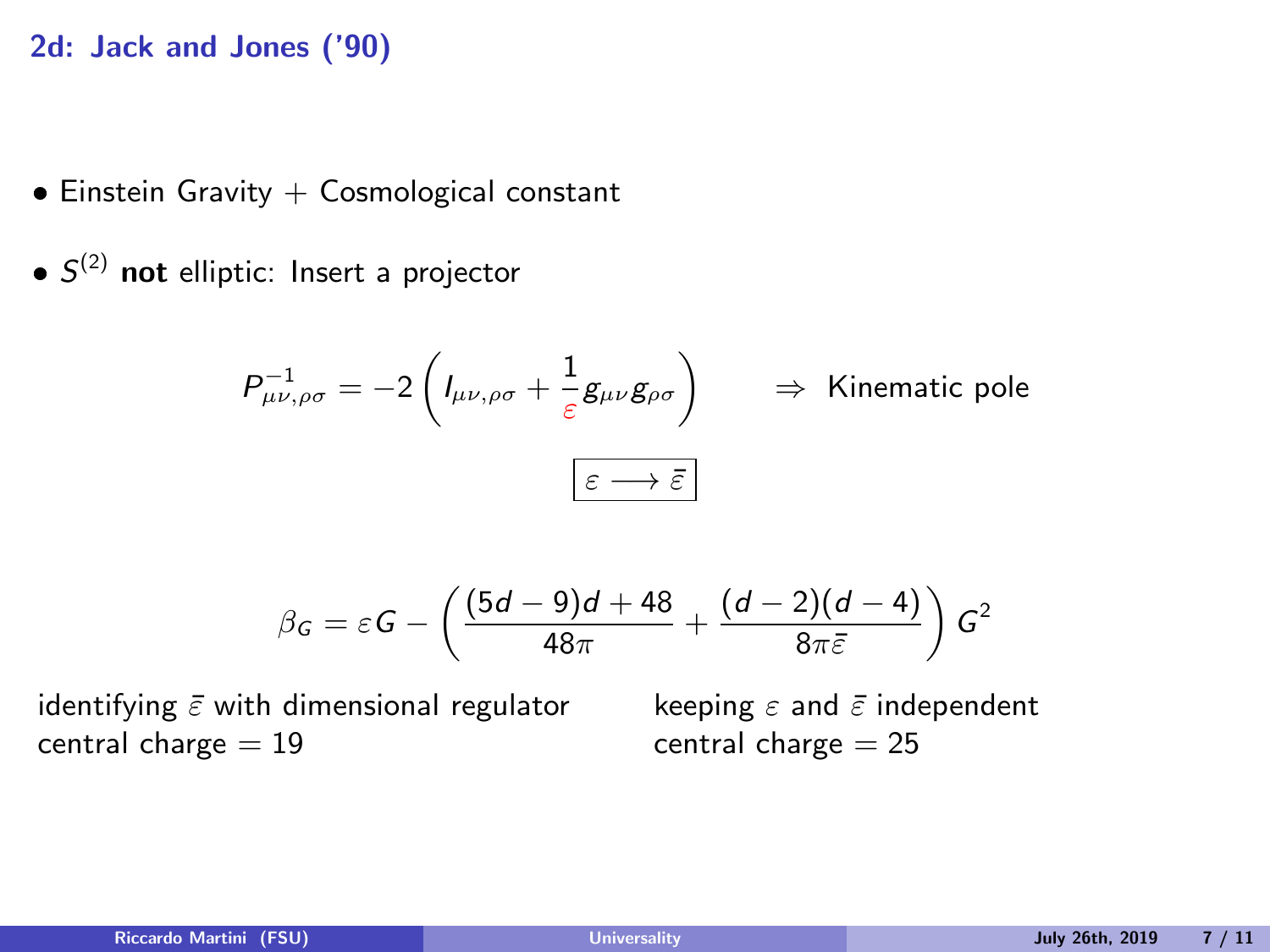#### Deformation of the theory

 $\bullet$  In order to continue the theory to  $d = 4$  we should take into account the role of higher derivatives operators

$$
S_{\text{int}}[g] = \int \sqrt{g} \left[ \alpha_1 R^2 + \alpha_2 R_{\mu\nu} R^{\mu\nu} + \alpha_3 R_{\mu\nu\rho\sigma} R^{\mu\nu\rho\sigma} \right]
$$

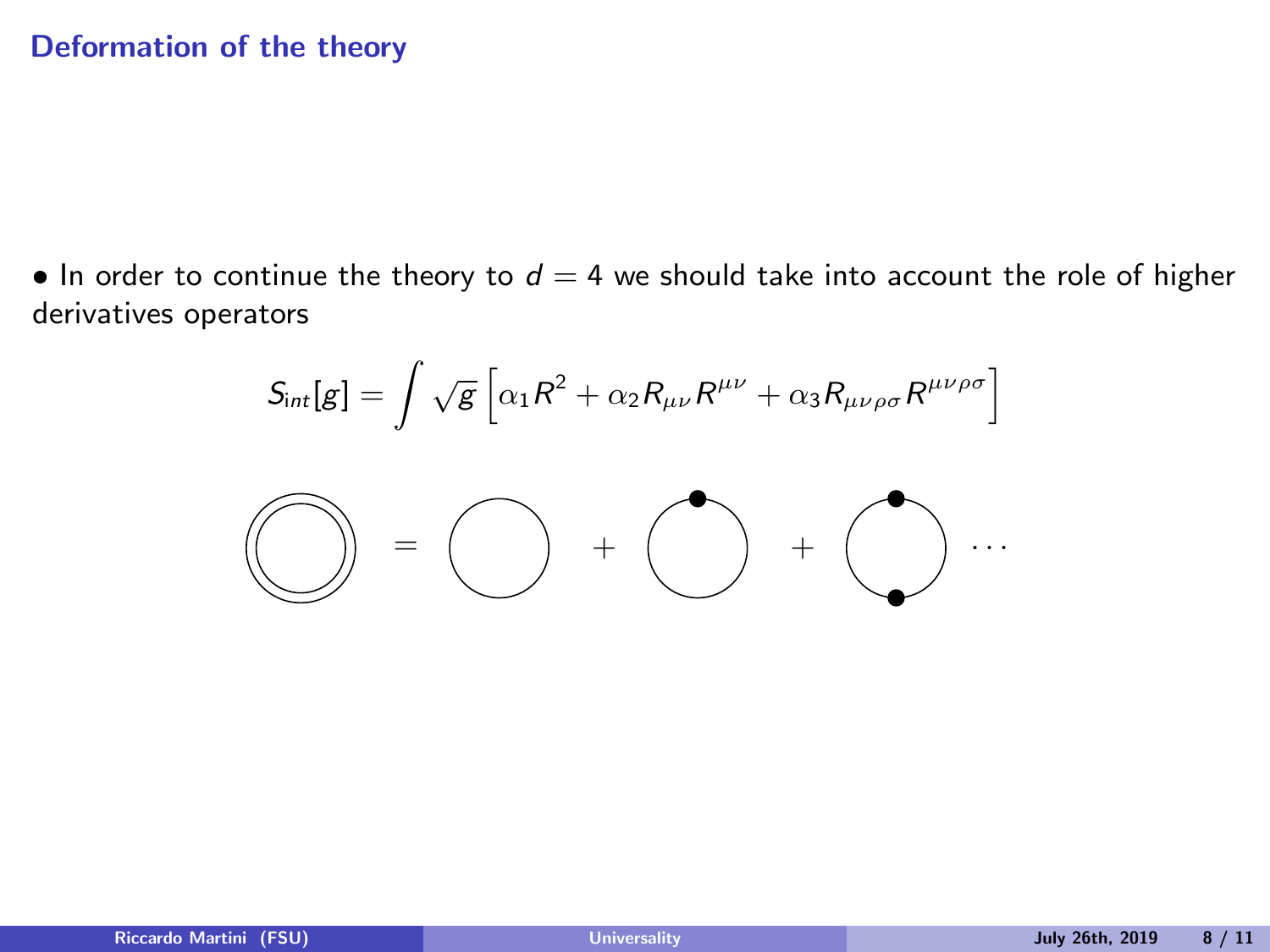### Analytic continuation

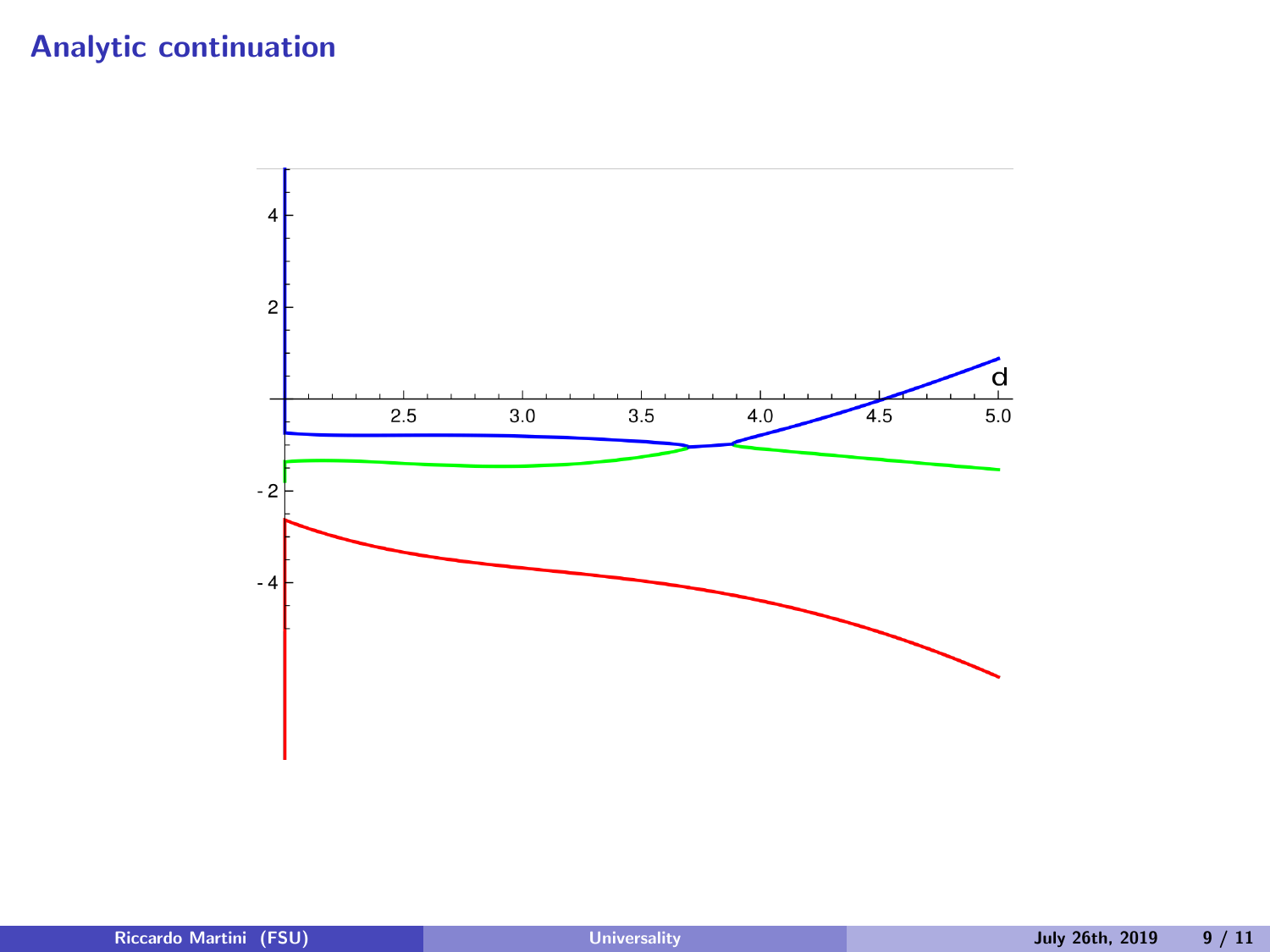- A classification of metric universality classes is important for the quantum gravity program
- Qualitative features of asymptotic safety results could be traced to specific higher order operators
- **Stay tuned for more results**